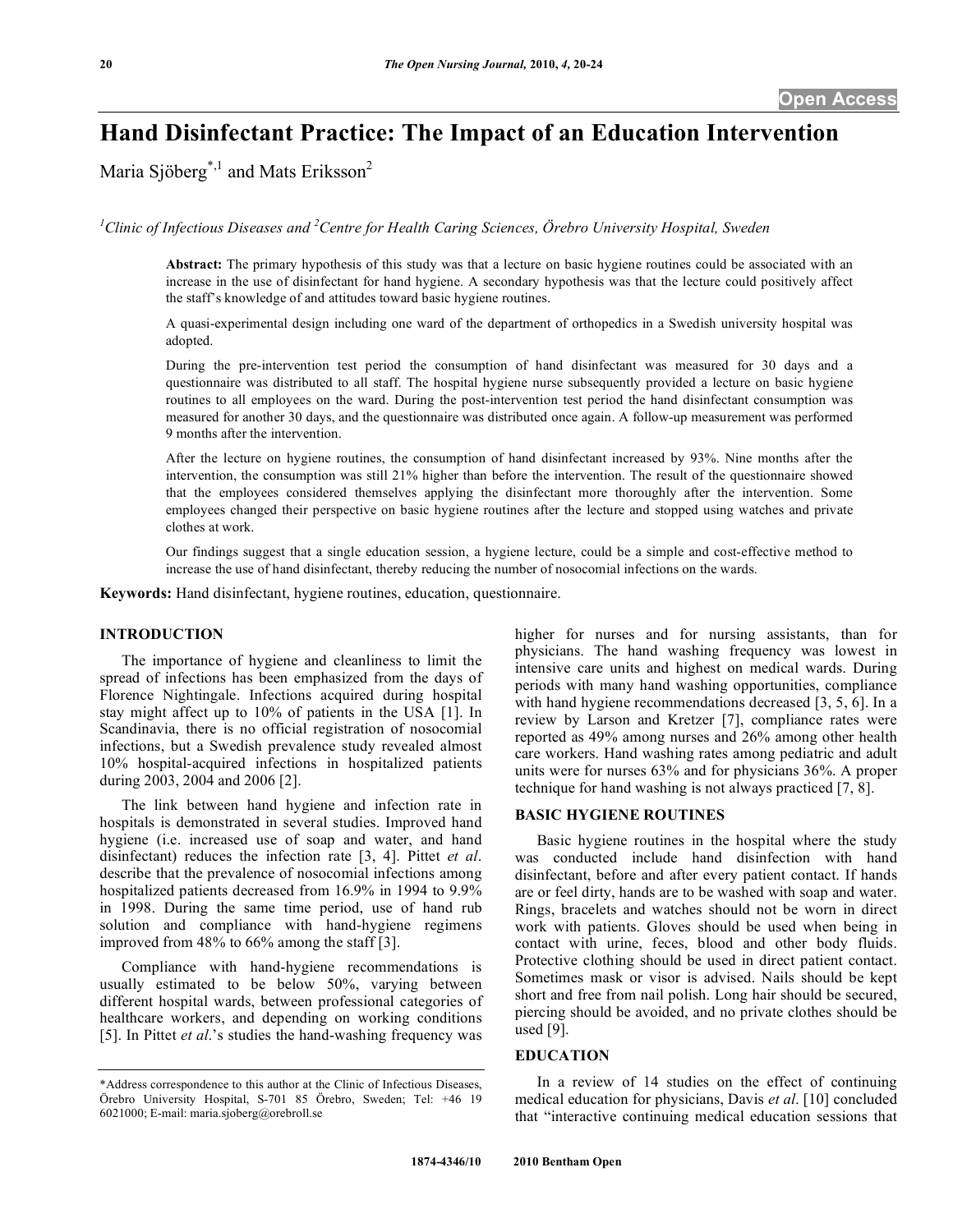enhance participant activity and provide the opportunity to practice skills can effect change in professional practice and, on occasion, health care outcomes". In another review, including 69 studies, O'Brien *et al*. [11] concluded that educational outreach visits alone or combined with other interventions have effects on prescribing (of drugs) that are relatively consistent and small, but potentially important. The educational outreach visit was defined as the use of a trained person from outside the ward meeting the healthcare professionals and providing information with the intent to change their performance. In a Norwegian study, information about hand hygiene combined with increased availability of hand disinfectant significantly increased the use of hand disinfectant [12].

 The primary hypothesis of this study was that a lecture on basic hygiene routines could increase the use of disinfectant for hand hygiene. A secondary hypothesis was that the lecture could positively affect the staff's knowledge of and attitudes toward basic hygiene routines.

## **MATERIALS AND METHODOLOGY**

## **Design and Setting**

 This study with a quasi-experimental design was conducted on a ward of the orthopedic department at a Swedish university hospital. The orthopedic department was chosen because the hygiene nurse providing the lecture had not previously provided it at that unit. The staff on the ward served as their own control group, with data collection before and after the intervention. Data collection periods were chosen to ensure a minimum of staff change. To avoid epidemic outbreaks, like calici virus or influenza, the test periods were performed out of "influenza season". Diagnoses cared for on the ward were for example trauma patients, fractures of the shoulder, hip and knee, prosthetic replacements, and vertebral compression fractures. The ward had 28 beds and 53 employees (after the intervention 54 employees) with a mean age of 44 years. Of all employees, 85% were women. The employees comprised physicians, nurses, assistant nurses, physiotherapists and occupational therapists.

## **Intervention**

 All employees took part in a 40-minute education session, provided by the same hygiene nurse, using the same teaching material, but on three different occasions to cover all staff. It was given on August 22-24, 2007. The lecture, based on basic hygiene routines and the patients' safety, contained information about how to prevent nosocomial infections by following basic hygiene routines. These include not wearing watches and rings, wearing gloves, sometimes mask or visor, and emphasize the importance of washing hands with soap and water and using hand disinfectant.

## **Data Collection**

 The pre-intervention period lasted from April 30 until May 30, 2007. The post-intervention periods were from August 29 to September 28, 2007 and from April 30 to May 29, 2008. The pre-intervention test was performed in May because that period occurred before summer vacation, thus there were no extra employees working. The first postintervention period in September was chosen because it followed closely after the intervention and the ward was just reopened after summer closing. A second data collection period was applied to see how long the effect would last.

## **Hand Disinfectant**

 The hand disinfectant used was DAX Handdesinfektion 70 (ethanol, 2-propanol, 2-butanol, Aqua, propylene, Glycol, Glycerine), 70% vol. Alcohol Denat. (Opus Health Care AB, Malmö, Sweden). The disinfectant meets the European standard for hand disinfectant according to EN 1276, prEN 12054, and EN 1500 [13].

 When the pre-intervention period started, all hand disinfectant bottles were removed and replaced with new bottles, at 8.30 A.M. During the pre-intervention test, we measured how much disinfectant the ward ordered. The employees changed to new bottles from storage when the dispensers were empty. At the end of the period, all hand disinfectant dispensers in the ward were again removed and replaced with new bottles at the same time in the morning, whereafter the remaining amount of disinfectant was measured. This procedure was repeated in August 2007 and in May 2008.

## **Questionnaire**

 A questionnaire consisting of 15 multiple-choice questions was prepared. The design of, as well as the content of, some of the questions were inspired by an evaluation by Larson and Lusk [14], describing five components of hand washing quality: frequency, agent use, appropriateness, duration and technique. The questionnaire used in September contained an additional question concerning whether the staff's view on hygiene routines had changed after the education. Space for free-text answers was provided on some questions. Examples of questions were: How often do you use hand disinfectant when you have contact with a patient? For how long do you apply the hand disinfectant? Do you have enough knowledge about hand disinfectant?

 To test its face validity, the first version of the questionnaire was distributed among 27 employees on the ward for Infectious Diseases. After receiving the employees' comments, the questionnaire was modified to its final version.

 A total of 53 questionnaires about basic hygiene routines were distributed to the staff on the orthopedic ward on May 31. Since the forms were not coded, a reminding letter was sent to all employees. In the same way, 54 questionnaires were sent to all employees on September 28. The answers were treated anonymously.

#### **Ethical Aspects**

 An application to conduct the study was given to and accepted by the head nurse and the chief physician. Since the measuring of disinfectant consumption did not relate to specific individuals at the unit, but rather the staff as a group, staff members were not informed about the consumption part of the study. Such information would have seriously risked biasing the data collection. The questionnaire was accompanied by a letter asking for participation. According to Swedish law at the time of the study, an application to the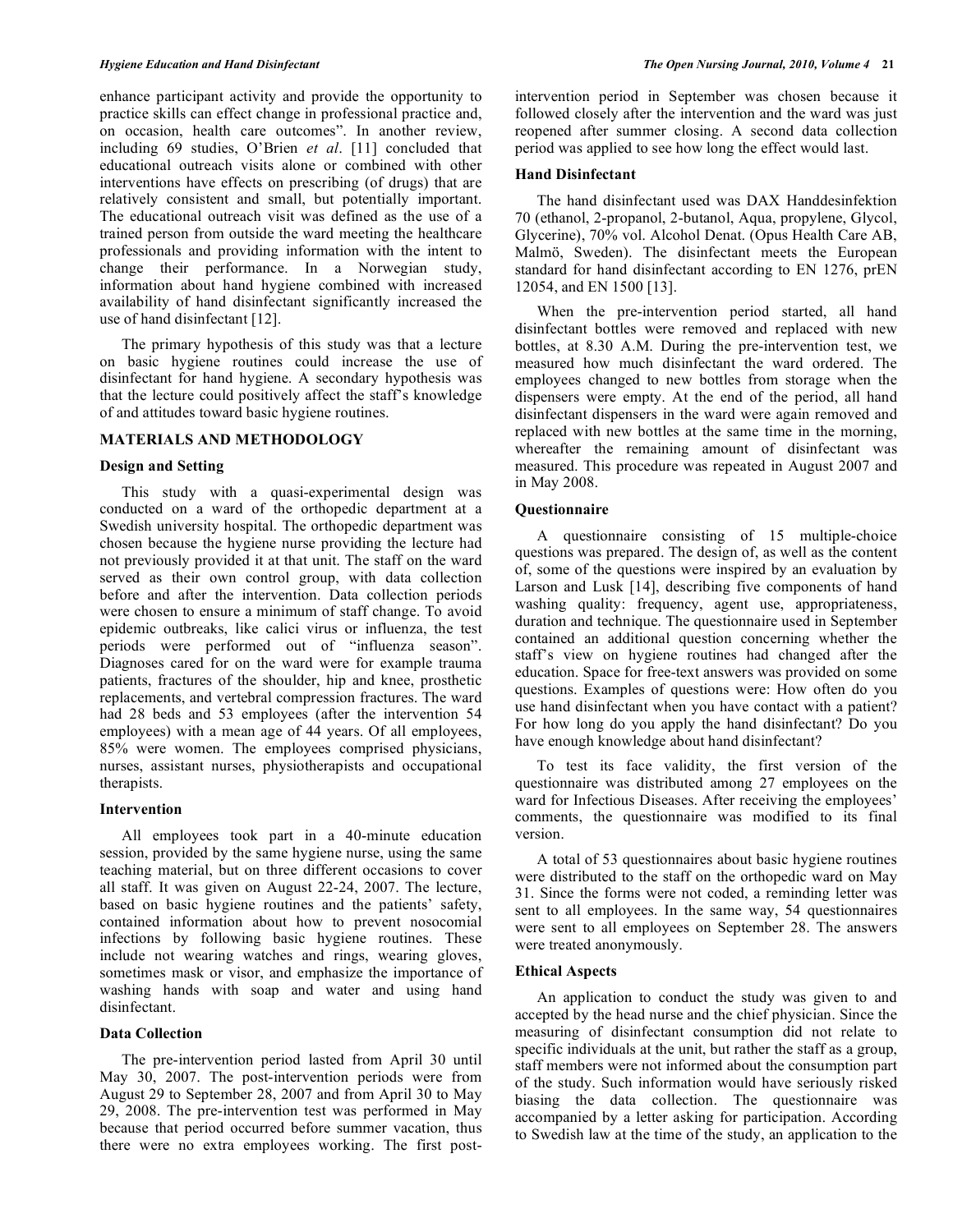research ethics board was not required for a study that did not involve patients.

 Since hand hygiene is included as a natural part of ordinary work and the intervention did not directly affect any patients, approval by the research ethics board was not necessary.

#### **Statistical Analysis**

We used the  $\chi^2$  test with the web-based statistical program VassarStats (Poughkeepsie, NY, USA) to analyze differences between groups before and after the intervention. When groups were too small, the Fisher exact test was performed instead. *P* values less than .05 were considered statistically significant.

## **RESULTS**

#### **Consumption of Hand Disinfectant**

 Consumption of disinfectant during the pre-intervention period was 16.8 L and during the first post-intervention test period 31.2 L. The consumption during the second postintervention period, May 2008, was 21.2 L. To verify the consumption before the intervention, we calculated the average consumption of hand disinfectant on the ward from the storage lists. From October 2006 to March 2007, the consumption was 15.9 L/month (Table **1**).

**Table 1. Consumption of Hand Disinfectant During the Three Measuring Periods** 

|                                    | Pre-<br>Intervention Intervention | Post- | 9 Months<br><b>Post-Intervention</b> |
|------------------------------------|-----------------------------------|-------|--------------------------------------|
| Total consumption, L               | 16.8                              | 31.2  | 21.2                                 |
| Consumption<br>per patient-day, mL | 27.4                              | 52.9  | 33.1                                 |

 During the pre-intervention test, 613 patient-days were produced on the ward and 16.8 L of hand disinfectant was used, equaling a consumption of 27.4 mL/patient-day. During the first post-intervention test, 589 patient-days were produced, equaling 52.9 mL/patient-day. This means that the total consumption of disinfectant rose by 93% from the preintervention baseline. In May 2008, 641 patient days were produced, giving an average use of 33.1 mL/patient-day (Table **1**).

#### **Questionnaire Response Rates**

 The questionnaire was distributed to all employees on the orthopedic ward (n=53 before and n=54 after intervention). The pre-intervention response rate was 87% (n=46) and the post-intervention response rate was 83% (n=45). The questionnaire was answered by 16 registered nurses before and after the intervention, by 8 physicians before and 9 after, by 18 assistant nurses before and 16 after, and by 4 physical and occupational therapists on both occasions.

## **Disinfectant Application Time**

 The respondents were asked to state for how long time they applied the disinfectant. Before the intervention 28.8% of the respondents declared that they applied the disinfectant for "less than five seconds". This fraction decreased to 8.8%

after the hygiene session was given. The frequency for "5 to 10 seconds" increased from 57.7% to 80.0% (*P* = .039). No significant changes were seen for "more than 10 seconds". When asked how they could improve their use of hand disinfectant, 34 respondents answered "by disinfecting more often" before the intervention, versus 33 after. Seventeen respondents answered "by using better technique" on both occasions. Ten respondents, finally, answered "by disinfecting for a longer time" before the intervention, versus 17 after. Other comments were "I want the hand disinfectant to be more accessible" and "More disinfectant dispensers".

#### **Knowledge and Attitudes**

 The respondents were also asked to state their knowledge of and compliance with basic hygiene routines (Table **2**).

 If the respondents did not consider themselves following basic routines, they mentioned reasons like "lack of time", "I forget" and "carelessness". When asked why they did not use hand disinfectant, the answers were "lack of time" (9) answers before the intervention *vs* 10 after), "high work load" (6 *vs* 14), and "empty hand disinfectant dispensers" (9 *vs* 9).

 Most employees stated that they wash their hands with soap and water after contact with urine, feces, secretion and blood. The most frequent comment about how to improve hand hygiene was "by washing hands more often". After the intervention, all respondents stated that they had knowledge about hygiene routines. Before the intervention, only one person claimed to lack knowledge of hygiene routines. After the intervention, 56% (n=41) answered that their perspective on basic hygiene routines had changed. They commented for example: "I have stopped using a watch and private clothes", "I am more thorough", "I use hand disinfectant more often" and "I am more aware".

 There were no differences in expressed knowledge or attitudes between the various staff categories.

## **DISCUSSION**

 The hypothesis of this study was primarily that a lecture on basic hygiene routines could increase the use of disinfectant for hand hygiene, and, secondarily, that it could positively affect the staff's knowledge of and attitudes toward basic hygiene routines. The study design, with only one measurement of consumption over the total time frame makes inference testing impossible. We cannot state that the increased consumption was significant, but we nevertheless consider this almost doubled usage as strong support for the effectiveness of the hygiene lecture. Nine months after the intervention, the consumption was still 21% higher than before the intervention. The questionnaire also revealed an improved knowledge of basic hygiene routines. Our findings are supported by a Norwegian study, in which information about hand hygiene significantly improved the self-reported use of hand disinfectant [12]. When disinfectant was made more accessible by increasing the number of disinfectant dispensers, consumption increased by 62%.

 There are some possible explanations for the positive effects associated with this single lecture. For instance, the Hawthorne effect is one factor that may have influenced the results. In this case it would imply that the consumption of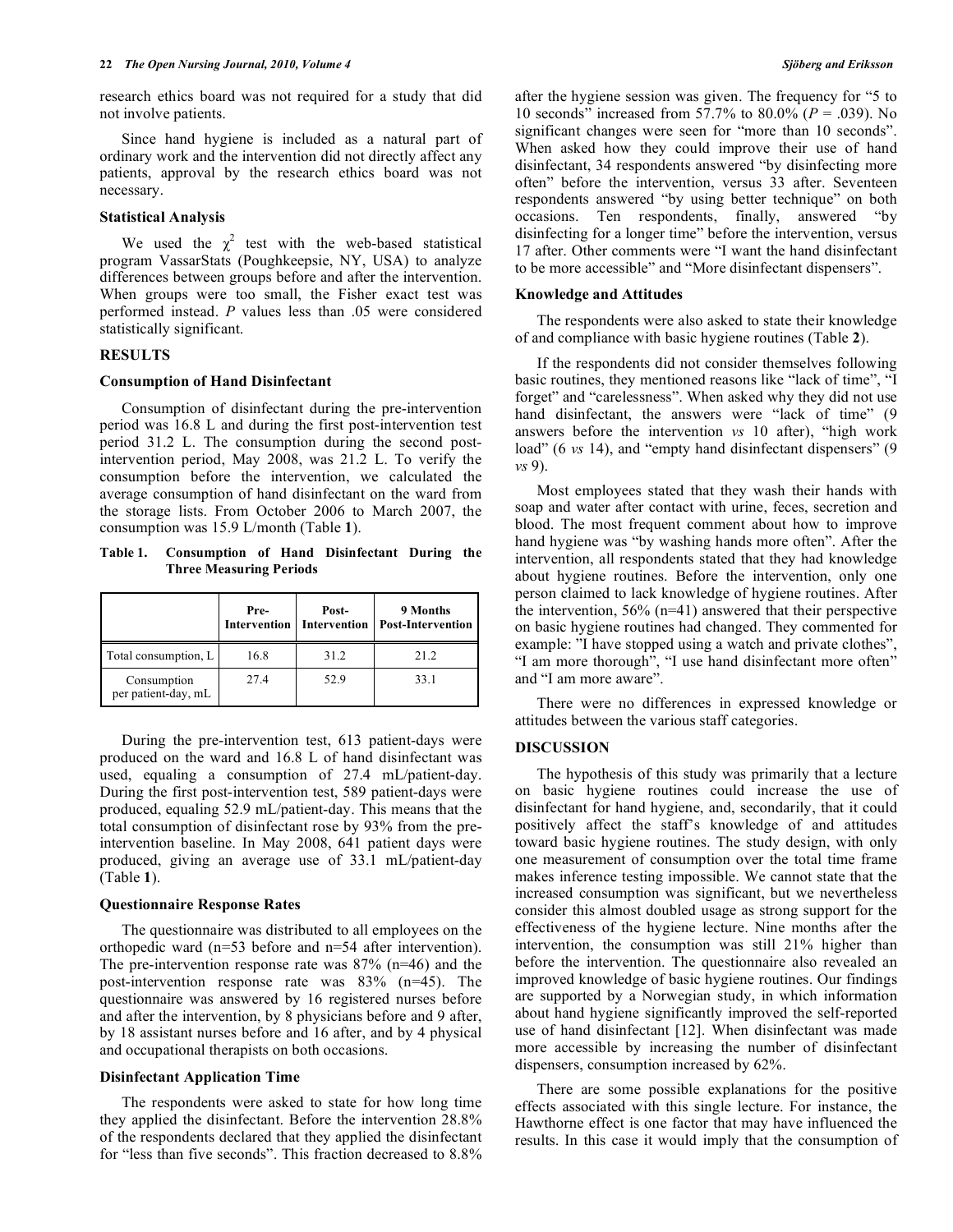|                                                                                                                                          | <b>Pre-Intervention</b> | <b>Post-Intervention</b> | Significance |
|------------------------------------------------------------------------------------------------------------------------------------------|-------------------------|--------------------------|--------------|
| Proportion of respondents considering themselves not having enough knowledge about<br>hand disinfection                                  | 16.2%                   | 2.2%                     | $p = .028$   |
| Proportion of respondents considering themselves following basic hygiene routines:<br>always                                             | 36.3%                   | $25.0\%$                 | n.s.         |
| <i>often</i>                                                                                                                             | 61.3%                   | 72.2%                    | n.s.         |
| sometimes                                                                                                                                | 2.2%                    | 2.2%                     | n.s.         |
| Proportion of respondents expressing a need for education in basic hygiene routines                                                      | 43.9%                   | 20.9%                    | $p = .01$    |
| Proportion of respondents stating that they wash their hands with soap and water after<br>contact with urine, feces, secretion and blood | 78.0%                   | 87.0%                    | n.s.         |

hand disinfectant increased because the staff members were aware that they were involved in a study. This is not very likely, however, since the employees were not informed about the study and did not know what the researcher was doing at the unit.

 There is always a risk of positive bias in self-reporting of compliance with routines. A study on Turkish nursing students showed a self-reported hand-washing rate of 80.2% [15]. The reduced proportion of staff claiming that they always follow the basic hygiene routines, after the lecture, indicates that the education increased the awareness of selfbehavior.

 The external validity of the finding of almost doubled consumption of disinfectant following a single hygiene lecture, would be strengthened by a similar study. To overcome the limitation of the quasi-experimental study design, another ward could have been used as control. However, there were no comparable units that had not already received the hygiene lecture.

 According to earlier reports about hand hygiene, compliance with hygiene recommendations is estimated to be below 50% [3, 5, 6]. In the present study, there was a tendency toward fewer respondents admitting to not always following the basic hygiene routines in the post-intervention questionnaire. The probable explanation is that awareness of not following the hygiene routines improved after the lecture. The results of the questionnaire also showed that the employees considered themselves applying the hand disinfectant more thoroughly after the intervention than before the intervention. This is also likely to be an effect of the lecture, although the design used allows no conclusions about causality.

 The quasi-experimental design used in this study limits the possibility to control for confounding factors, such as availability of hand disinfectant during the test period, but precautions were taken to avoid such bias. Another threat to the internal validity is that the number of working hours might affect the consumption of disinfectant. During September, 9% more working hours were performed than during May (5,978 *vs* 5,448), being the equivalent of two full time employees. The explanation for this could be extra trainees during that time period. During May 2008, working hours were back to 5,464 which was only 1% more than in May 2007. Working hours were calculated only for assistant nurses, nurses and occupational therapists. Physiotherapists

and physicians were excluded, since they visit the ward on a consultant basis and their time on the unit could not be calculated. This exclusion was however the same during all periods. The activity on the ward was unchanged, the patients had the same diagnoses and the workload was the same, according to a subjective judgment by the head nurse.

 In summary, this study showed that after the lecture on hygiene routines the consumption of hand disinfectant increased by 93%. Nine months after the intervention the consumption was still 21% higher than before the intervention. The results of the questionnaire showed that the employees considered themselves applying the disinfectant more thoroughly after the intervention. Some employees changed their perspective on basic hygiene routines after the lecture and stopped using watches and private clothes at work.

## **CONCLUSION**

 The consumption of hand disinfectant increased and the application of hand disinfectant became more thorough after one single hygiene lecture.Health care professionals have a great responsibility to comply to basic hygiene guidelines, in order to prevent nosocomial infections. Our findings suggest that a single education session, a hygiene lecture, could be a simple and cost-effective method to increase the use of hand disinfectant, thereby reducing the number of nosocomial infections on the wards.

## **REFERENCES**

- [1] Burke JP. Infection control a problem for patient safety. N Engl J Med 2003; 348(7): 651-6.
- [2] Cars O, Olsson LB, Eds. SWEDRES 2006: a report on Swedish antibiotic utilization and resistance in human medicine. STRAMA 2007.
- [3] Pittet D, Hugonnet S, Harbarth S, *et al*. Effectiveness of a hospitalwide programmed to improve compliance with hand hygiene. Infection Control Programme. Lancet 2000; 356(9238):1307-12.
- [4] Rosenthal VD, Guzman S, Safdar N. Reduction in nosocomial infection with improved hand hygiene in intensive care units of a tertiary care hospital in Argentina. Am J Infect Control 2005; 33(7): 392-7.
- [5] Creedon SA. Health care workers' hand decontamination practices: an Irish study. Clin Nurs Res 2006;15(1): 6-26.
- [6] Pittet D, Mourouga P, Perneger TV. Compliance with handwashing in a teaching hospital. Infection Control Program. Ann Intern Med 1999;130(2): 126-30.
- [7] Larson E, Kretzer EK. Compliance with handwashing and barrier precautions. J Hosp Infect 1995; 30: 88-106.
- [8] Smith SM. A review of hand-washing techniques in primary care and community settings. J Clin Nurs 2009;18(6): 786-90.